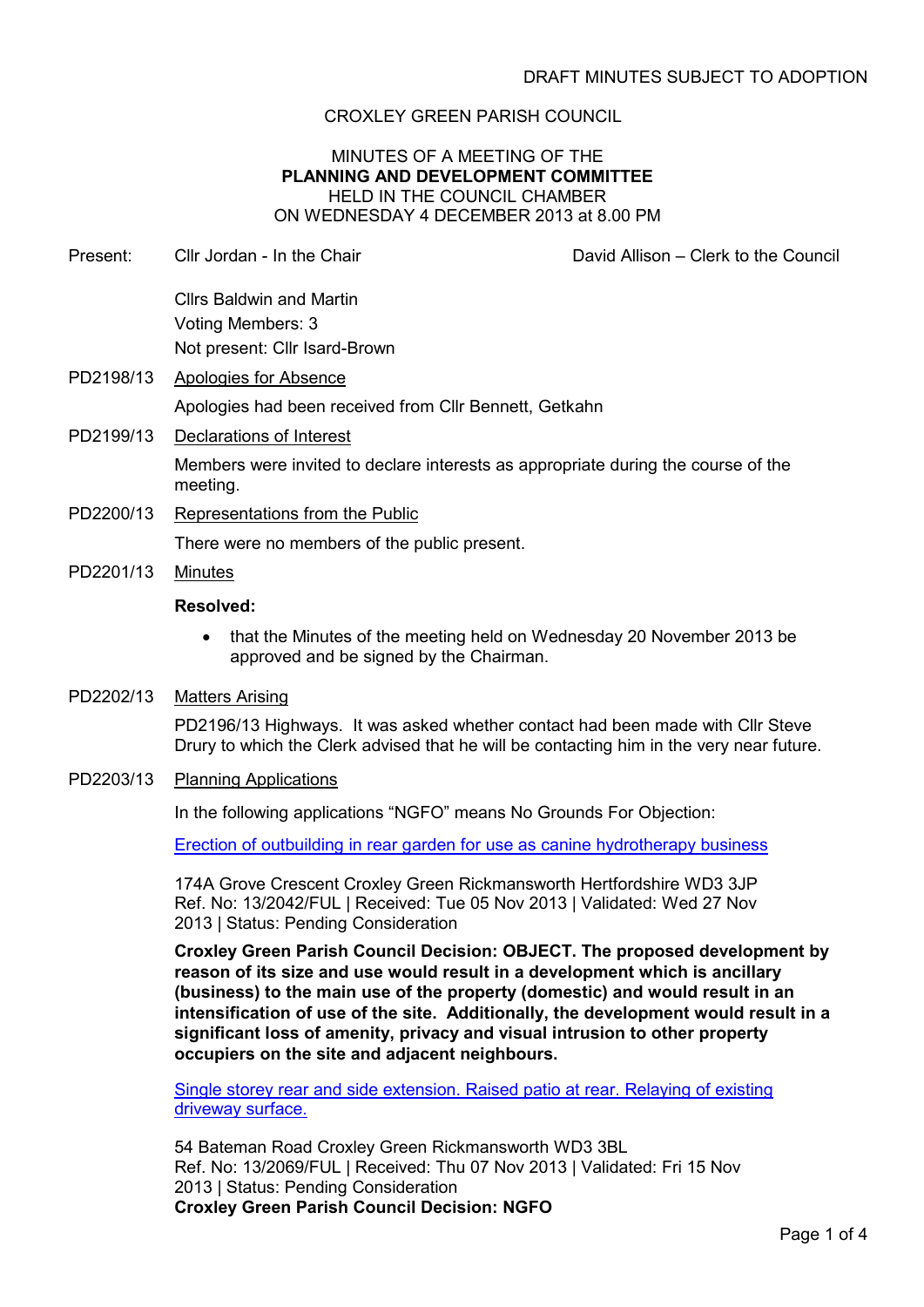Single storey side and rear extension

13 Frankland Road Croxley Green Rickmansworth Hertfordshire WD3 3AS Ref. No: 13/2129/FUL | Received: Mon 18 Nov 2013 | Validated: Mon 18 Nov 2013 | Status: Pending Consideration

### **Croxley Green Parish Council Decision: NGFO**

Loft conversion involving formation of Dutch hip to flank elevation and addition of front and rear dormer windows

30 Dover Way Croxley Green Rickmansworth WD3 3SD Ref. No: 13/2186/FUL | Received: Sun 24 Nov 2013 | Validated: Thu 28 Nov 2013 | Status: Pending Consideration

### **Croxley Green Parish Council Decision: NGFO**

Erection of new single storey side infill extension and refurbishment of existing two storey side extension.

8 Dugdales Croxley Green Rickmansworth WD3 3JW Ref. No: 13/2193/FUL | Received: Tue 26 Nov 2013 | Validated: Tue 26 Nov 2013 | Status: Pending Consideration

**Croxley Green Parish Council Decision: No Plans were available to review.**

## **Certificates of Lawfulness, Discharge of Conditions and Non-Material Amendments to planning applications – for Members information only**

Prior Approval: Single storey rear extension (maximum depth 6 metres, maximum height 3.7 metres and eaves height 3.1 metres)

4 Lancing Way Croxley Green Rickmansworth Hertfordshire WD3 3LN Ref. No: 13/2089/PDE | Received: Mon 11 Nov 2013 | Validated: Fri 15 Nov 2013 | Status: Pending Consideration

Non Material Amendment to planning permission 11/2489/FUL: Increase in ridge height and alterations to fenestration detail (to grey aluminimum).

43 Winton Crescent Croxley Green Rickmansworth Hertfordshire WD3 3QX Ref. No: 13/2170/NMA | Received: Fri 22 Nov 2013 | Validated: Thu 28 Nov 2013 | Status: Pending Consideration

Certificate of Lawfulness Proposed Development: Single storey rear extension replacing existing conservatory. New flank window. Window and door added to existing porch.

14 Heckford Close Croxley Green Watford Hertfordshire WD18 8WR Ref. No: 13/2187/CLPD | Received: Mon 25 Nov 2013 | Validated: Mon 25 Nov 2013 | Status: Pending Consideration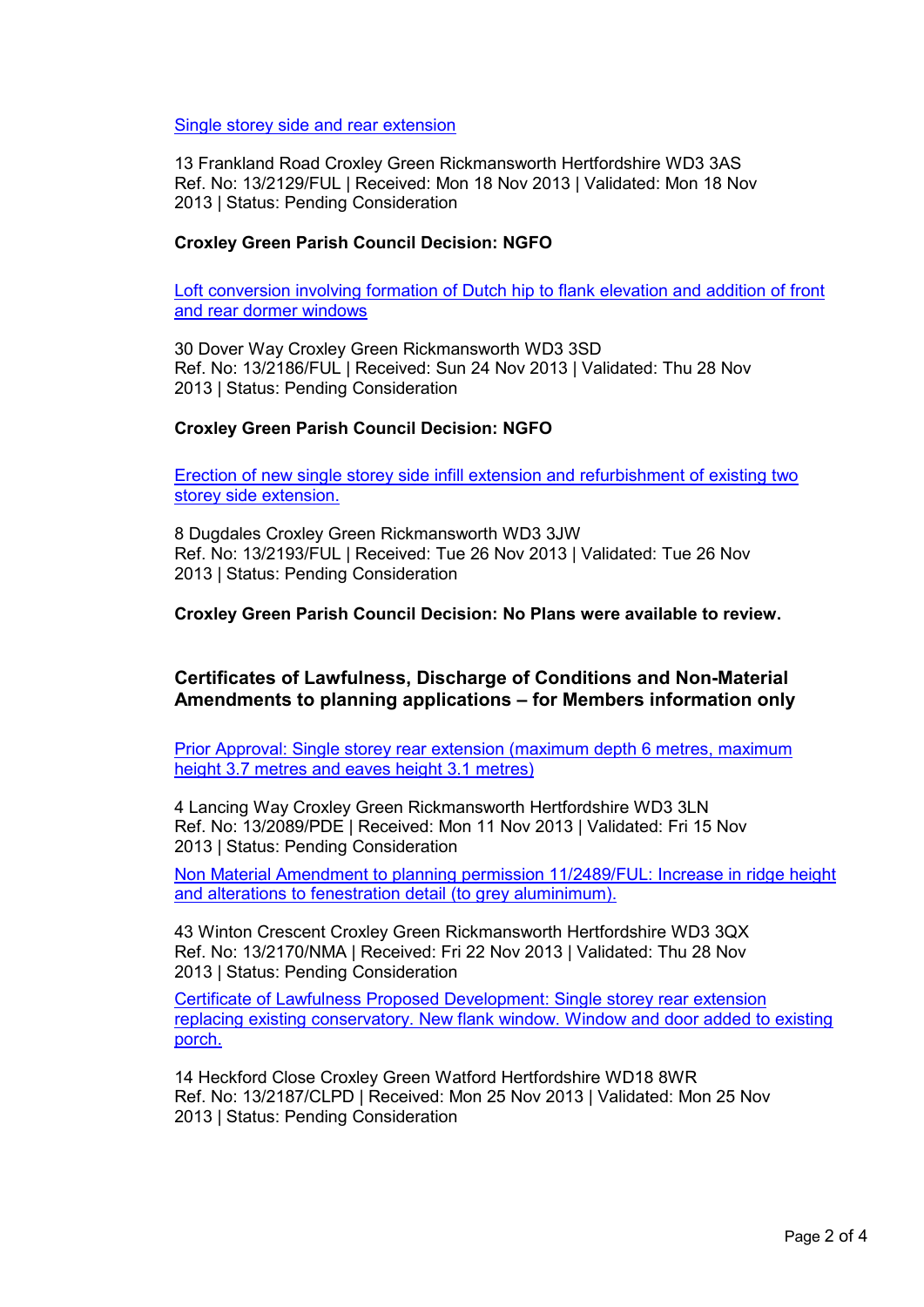Prior Approval: Single storey rear extension (maximum depth 4.6 metres, maximum height 3.3 metres and eaves height 3 metres)

88 Watford Road Croxley Green Rickmansworth Hertfordshire WD3 3BP Ref. No: 13/2200/PDE | Received: Wed 27 Nov 2013 | Validated: Wed 27 Nov 2013 | Status: Pending Consideration

### PD2204/13 Recent Decisions by Three Rivers District Council

### **APPROVED**

| <b>Application No:</b> | 13/1824/FUL                                |
|------------------------|--------------------------------------------|
| <b>Application:</b>    | Erection of a conservatory                 |
| <b>Address:</b>        | 55 Harvey Road Croxley Green Rickmansworth |
| <b>CGPC Decision:</b>  | <b>NGFO</b>                                |
| <b>TRDC Decision:</b>  | Approved                                   |
| <b>CGPC Decision:</b>  | <b>NGFO</b>                                |
| <b>TRDC Decision:</b>  | Approved                                   |
|                        |                                            |

| <b>Reference No:</b>  | 13/1766/FUL                                                                                                                                                                                                                                 |
|-----------------------|---------------------------------------------------------------------------------------------------------------------------------------------------------------------------------------------------------------------------------------------|
| <b>Application:</b>   | Single storey front, side and rear extensions. First floor front<br>extension over existing porch. Alterations to main roof to form a<br>hip to gable end with rear dormer window and front roof lights and<br>alterations to fenestration. |
| <b>Address:</b>       | 26 Hazelwood Road Croxley Green Rickmansworth                                                                                                                                                                                               |
| <b>CGPC Decision:</b> | <b>NGFO</b>                                                                                                                                                                                                                                 |
| <b>TRDC Decision:</b> | Approved                                                                                                                                                                                                                                    |
| <b>CGPC Decision:</b> | <b>NGFO</b>                                                                                                                                                                                                                                 |
| <b>TRDC Decision:</b> | Approved                                                                                                                                                                                                                                    |

PD2205/13 Appeals Against Planning Decisions No Appeals had been notified.

## PD2206/13 Budgets 2014/15

The Chairman introduced this item and asked the Clerk to elaborate. The Clerk referred to the Budget Schedule v13 dated 22 November and went through the figures contained in that schedule for the Planning and Development Committee.

The Clerk stated that as agreed at the previous meeting the salt provision budget had been increased to £500 and there was a notional figure included for the maintenance of bus shelters. In addition a figure of £1,000 had been included for any potential footpath maintenance but this is countered by an anticipated grant should any works be required.

The Clerk added that a figure of £6,900 had been included for the Friday Community Bus service to Watford and there was a sum of £500 included for provisional investigations into a cycle hire scheme. The Clerk stated that the total budget on version 3 was therefore £8,000 compared with the current years budget of £9,050.